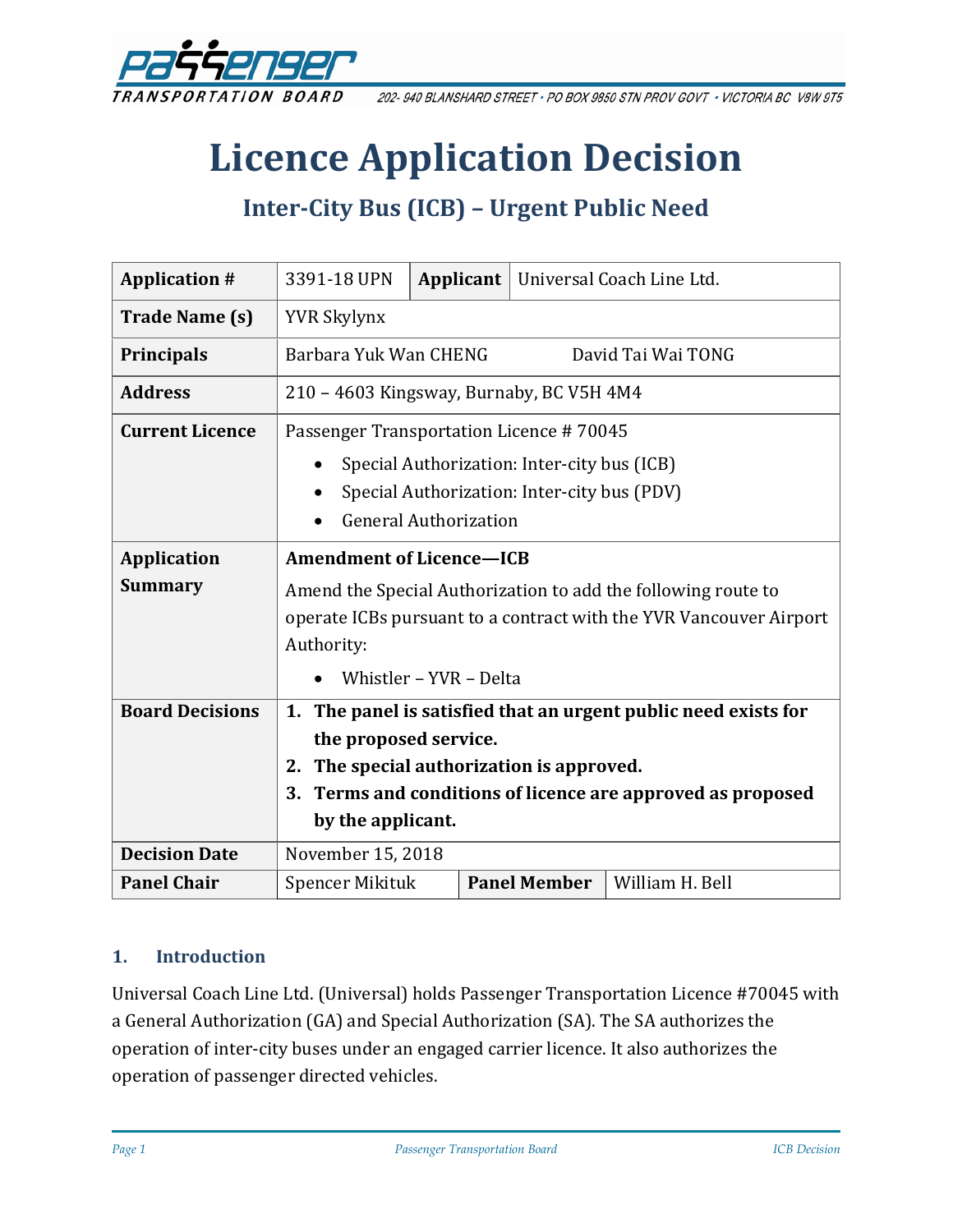The applicant is requesting an amendment to its Special Authorization to add an inter-city bus route that connects the Vancouver International Airport (YVR) with destinations between Whistler and Delta (including Tsawwassen and the Tsawwassen Ferry Terminal). The applicant seeks authorization to provide inter-city bus service on the route when it has a contract with the Vancouver Airport Authority to pickup and dropoff passengers at YVR.

#### *(a) Proposed Route and Minimum Frequency*

Universal proposes Route A (Whistler – YVR - Delta) with a minimum route frequency of four round trips daily between Whistler and YVR, and three round trips daily between YVR and Delta. The proposal to terminate trips in the District of Delta provides the option of starting and ending trips at the Tsawwassen Ferry Terminal. The proposed route includes stops in the Vancouver hotel area and Squamish. It also limits locations where passengers may be picked up or dropped off, including limited stopover options for the Richmond hotel area. Route A is shown in the map below.

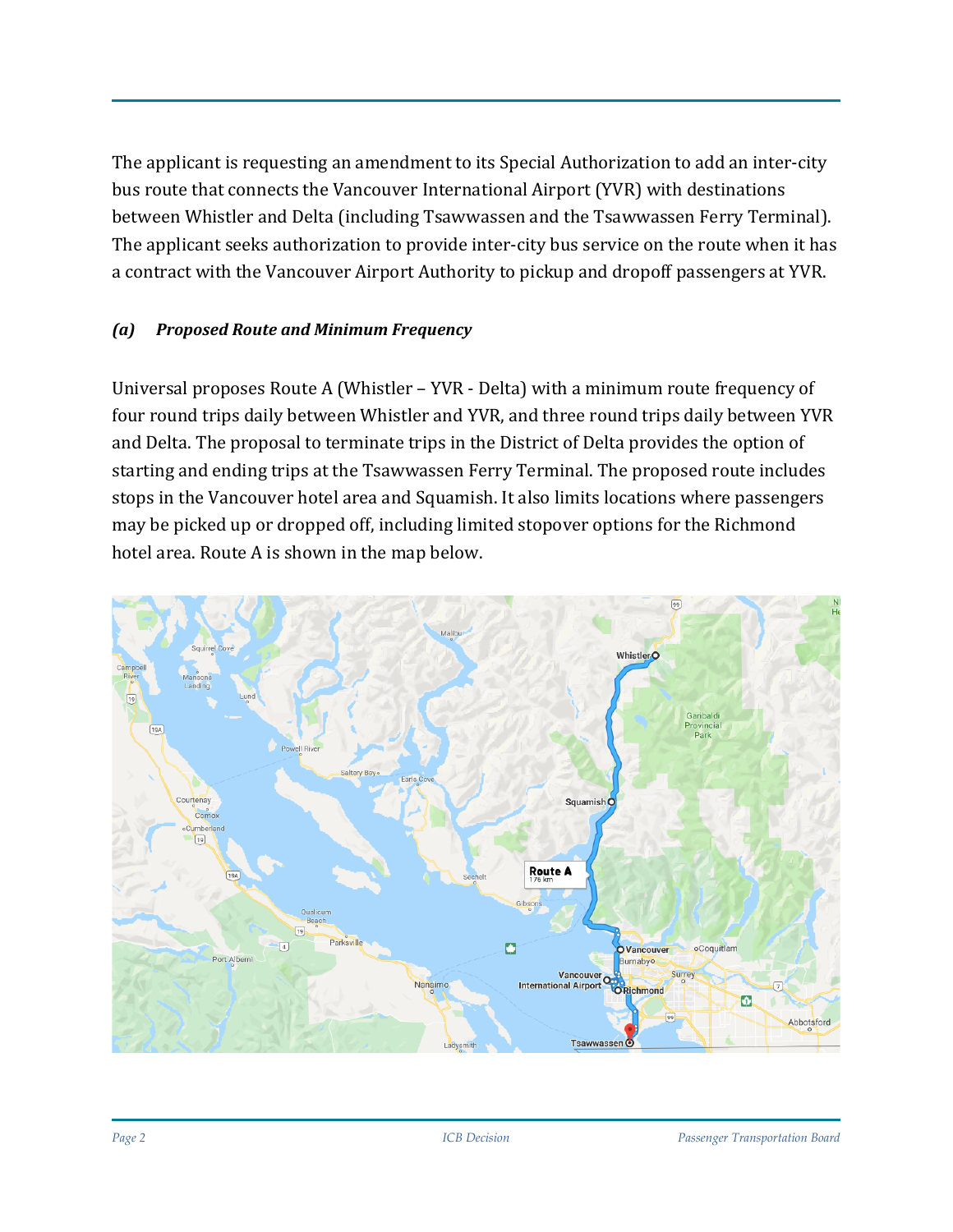Ticket sales for Tsawwassen and Whistler may be made online or in person at Universal's leased ticketing and information counter in the YVR International Terminal Building (ITB). Passengers travelling to YVR from Tsawwassen or Whistler-Squamish may buy tickets online or by calling Universal over the phone.

## *(b) 'Urgent Public Need' Request*

The applicant is requesting this application to be processed on the basis of "urgent public need" due to recently being awarded the YVR concession to provide shuttle service between YVR and Whistler and the Tsawwassen Ferry Terminal. The effective date is on or before January 1, 2019. Universal states that this close date is an enormous hardship on all parties to coordinate changes in massive passenger services during Whistler's busiest weekend of the year. It also requires the incumbent to ramp up its service and hire drivers just weeks before shutting down. For the sake of ensuring uninterrupted service to the public, all parties are anxious that the routes be transferred at the earliest opportunity.

## **I. Jurisdiction and Proceedings**

This application is made under the Passenger Transportation Act (the "PT Act"). The PT Act regulates the licensing and operation of commercial passenger transportation vehicles in B.C.

Under the PT Act, the Passenger Transportation Board (the "Board") makes decisions on applications to operate inter-city buses. The Board has the authority to consider and approve applications for new licences as well as applications from existing licensees to add or change routes, and decrease minimum route frequencies.

The PT Act requires the Board to consider public need, applicant fitness and sound economic conditions in the passenger transportation industry before deciding whether to approve an application. The Board may approve an application in whole or in part, or it may refuse an application. For applications proceeding through the simplified ICB process, much of the Board's focus is on applicant fitness.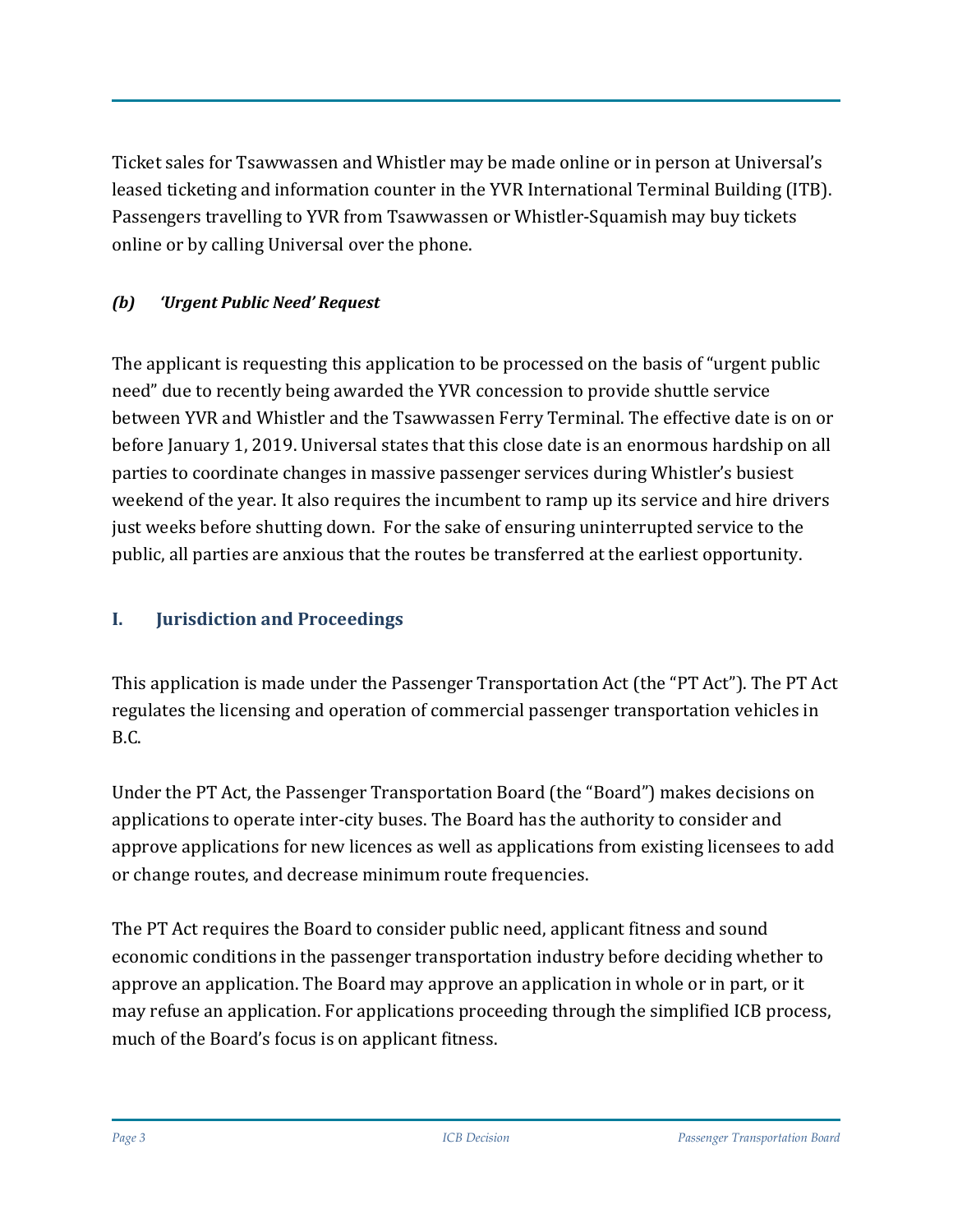The PT Act also allows the Board to, among other things:

- accept evidence and information it considers relevant, necessary, and appropriate, whether or not the information would be admissible in a court of law [Section 15]
- conduct written, electronic or oral hearings as the Board, in its sole discretion, considers appropriate [Section 17]
- require further information from an applicant  $[Section 27(1)(b)]$
- investigate any matter related to an application [Section 27(3)(b)]

#### **Procedural Matters**

Division 3 of the PT Act applies to this application. We are conducting this application by way of a written hearing.

Section 26(2) of the PT Act requires the Board to publish the fact and nature of applications unless, as set out in Section 26(3), the Board is satisfied that there is an "urgent and public need" for the application. As noted above, the applicant submitted a request and rationale for considering the application on an urgent public need basis.

## **II. Background**

Universal is located in Richmond, British Columbia and was incorporated 47 years ago in 1971. The current owners acquired the company in 1996. Universal operates luxury tour buses for groups traveling in Canada and the United States. Its services are licensed in British Columbia, Alberta, Ontario, the Yukon Territory, and the United States. Universal has grown from six buses in 1995 to its current fleet of about 105 vehicles. The number of employees is approximately 160. Universal states that it is one of Canada's largest privately-owned charter bus companies.

The applicant submitted requisite material and forms.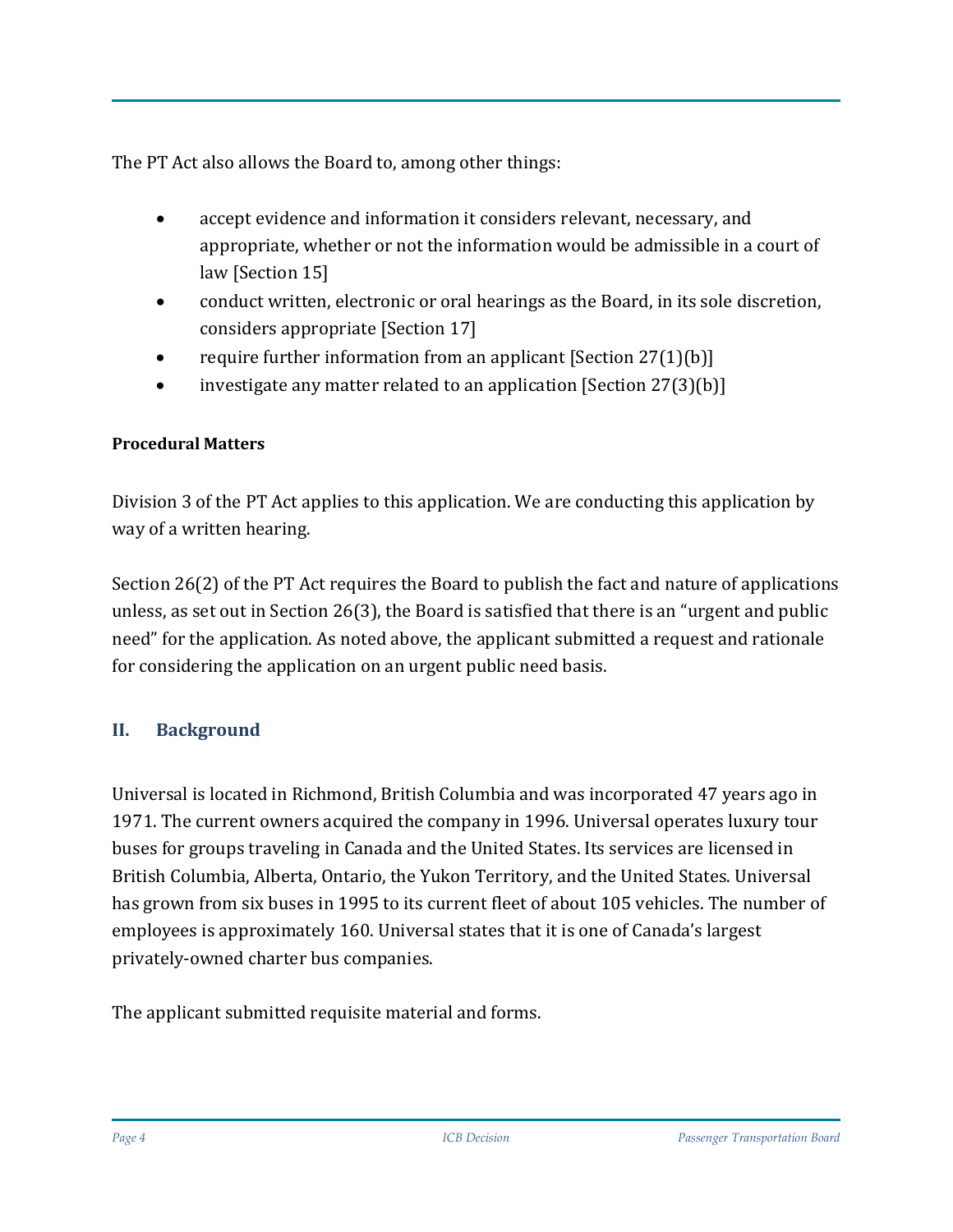#### **III. Application Rationale**

#### *Rationale for Application*

The following text was provided by the Applicant:

*The application seeks authorization to operate inter-city buses pertaining Universal Coach Line Ltd. being awarded the YVR Vancouver Airport Authority shuttle services contract serving YVR – Whistler, and YVR – Delta (which includes Tsawwassen and the Tsawwassen Ferry Terminal).*

#### **IV. Board Mandate**

Section 28(1) of the *Passenger Transportation Act* says that the Board may approve the application if it considers that:

- (a) there is a public need for the service the applicant proposes to provide;
- (b) the applicant is a fit and proper person to provide the service and is capable of providing it; and
- (c) the application, if granted, would promote sound economic conditions in the passenger transportation business in British Columbia.

#### **V. Reasons for the Board's Decision**

We will first examine the matter of "urgent public need". If we find that there is an urgent public need for the service, we will then consider the applicant's fitness and whether approval of the application will promote sound economic conditions in the transportation business.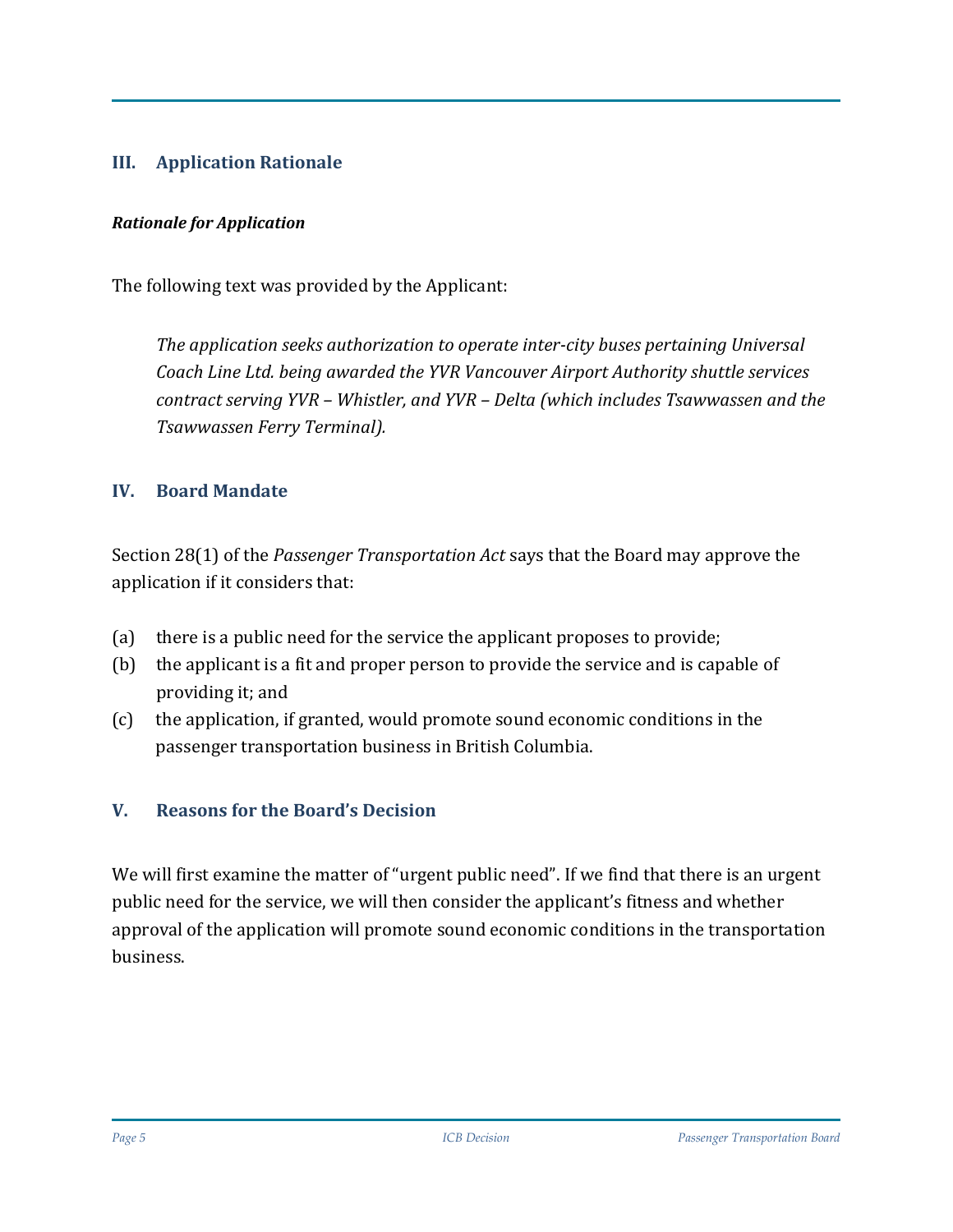## *(a) Is there a public need for the service that the applicant proposes to provide under special authorization?*

"Urgent" is relative to the public's need, not the applicant's. It is an exception to the public process for considering applications. Applicants are expected to demonstrate to the board that there is an urgent public need for the application to be processed without notice or consideration of submissions.

In considering "urgent public need" the board may consider such things as:

- Whether other licensees are available to provide the service to the public
- Whether there is a real public demand for the service
- How the "urgency" came to exist
- Whether any of the "urgency" was due to the applicants' delay

If the Board processes an application on the basis of "urgent public need", it may impose a time limit on the licence that is less than one year and may require an applicant to submit a full application through regular Board processes.

Universal is a provider of ground transportation services to YVR. It provides this service on a contractual basis. Universal states that it was recently awarded a contract effective January 1, 2019 or earlier, a change involving a handover from Pacific Coach Lines to Universal. To show urgent public need, Universal has supplied a letter from the Manager, Commercial Services Parking and Ground Transportation at YVR which confirms that Universal is the successful proponent for the Scheduled Bus Service Request for Proposal effective January 1, 2019. Universal has also submitted a support statement from the President and CEO of Pacific Coach Lines which states that an urgent public need arises because January 1, 2019 is not a practical date for a handover and may result in serious disruption to the travelling public. January 1 has been identified as Whistler's busiest weekend of the year.

Based on the unique nature of the applicant's service, we find sufficient evidence of urgent public need for the approval of this authorization. The application is limited to transportation of YVR passengers under contract with YVR. Furthermore, the application is only being filed to meet the gap created by the handover of contract responsibilities from Pacific Coach Lines to Universal.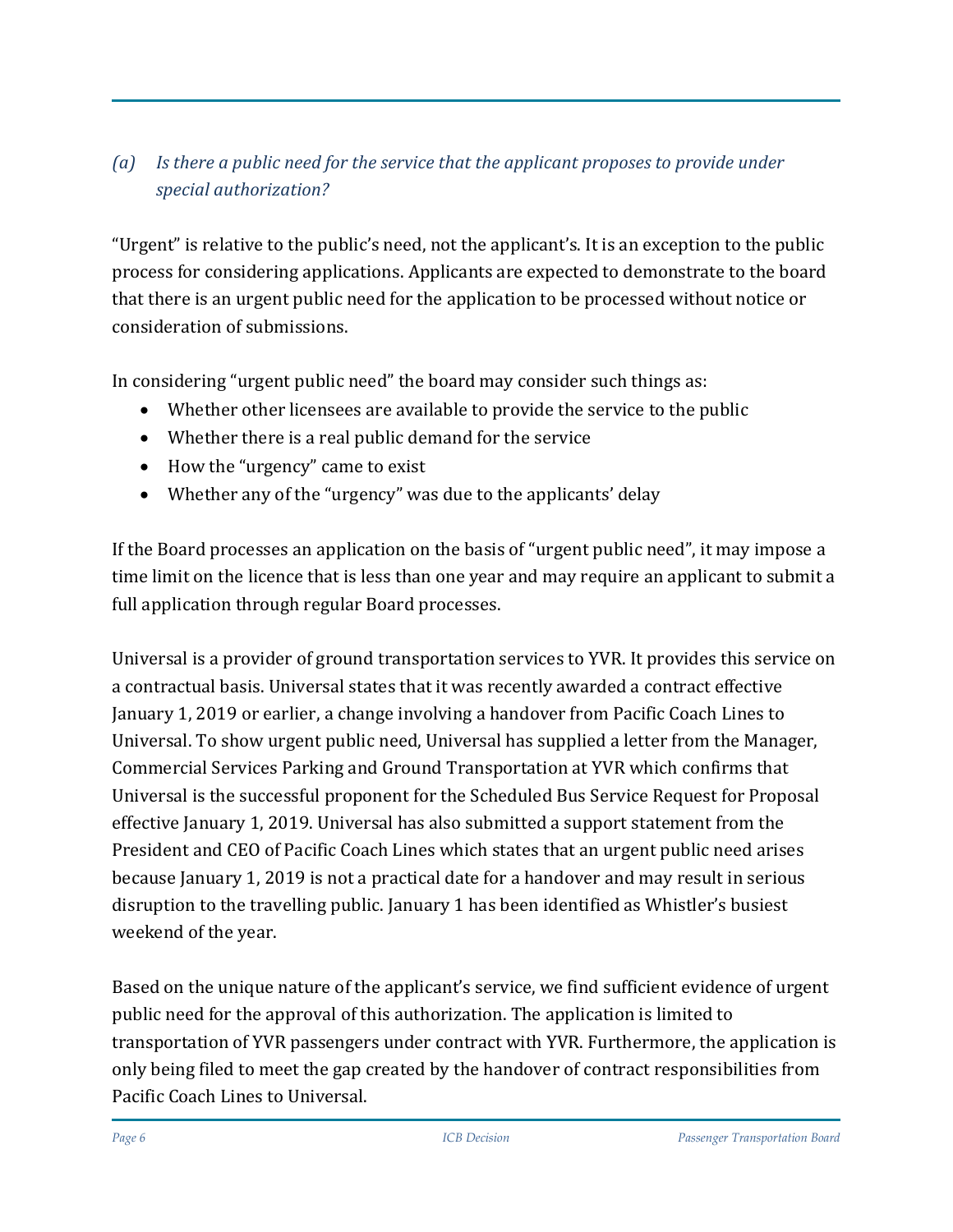The terms and conditions proposed by Universal state that service is only required and authorized when a written transportation agreement is in effect with the Vancouver Airport Authority.

We find sufficient evidence of urgent public need for the proposed new replacement bus service.

## *(b) Would the application, if granted, promote sound economic conditions in the passenger transportation business in British Columbia?*

The Board looks at the state of inter-city bus services in the area where the applicant is applying to operate. The Board considers how the service could benefit the market and whether the market has the capacity to absorb additional services. The Board may consider such things as:

- Will the service fill a gap in the market?
- Has an inter-city bus company recently left the market?
- Will the service give the public additional transportation options?
- Has the applicant shown that current service levels are unsatisfactory?
- Does the marketplace have the capacity to absorb another service?
- Are there inter-city bus providers in the target market area?
- Will the services supplement another non-transportation business?

Given the nature of this business, it would appear that Universal is not encroaching to any significant extent, if at all, on existing business from other service providers in the area. This is essentially a business to business arrangement.

Approval of this application will promote sound economic conditions within the transportation industry in British Columbia.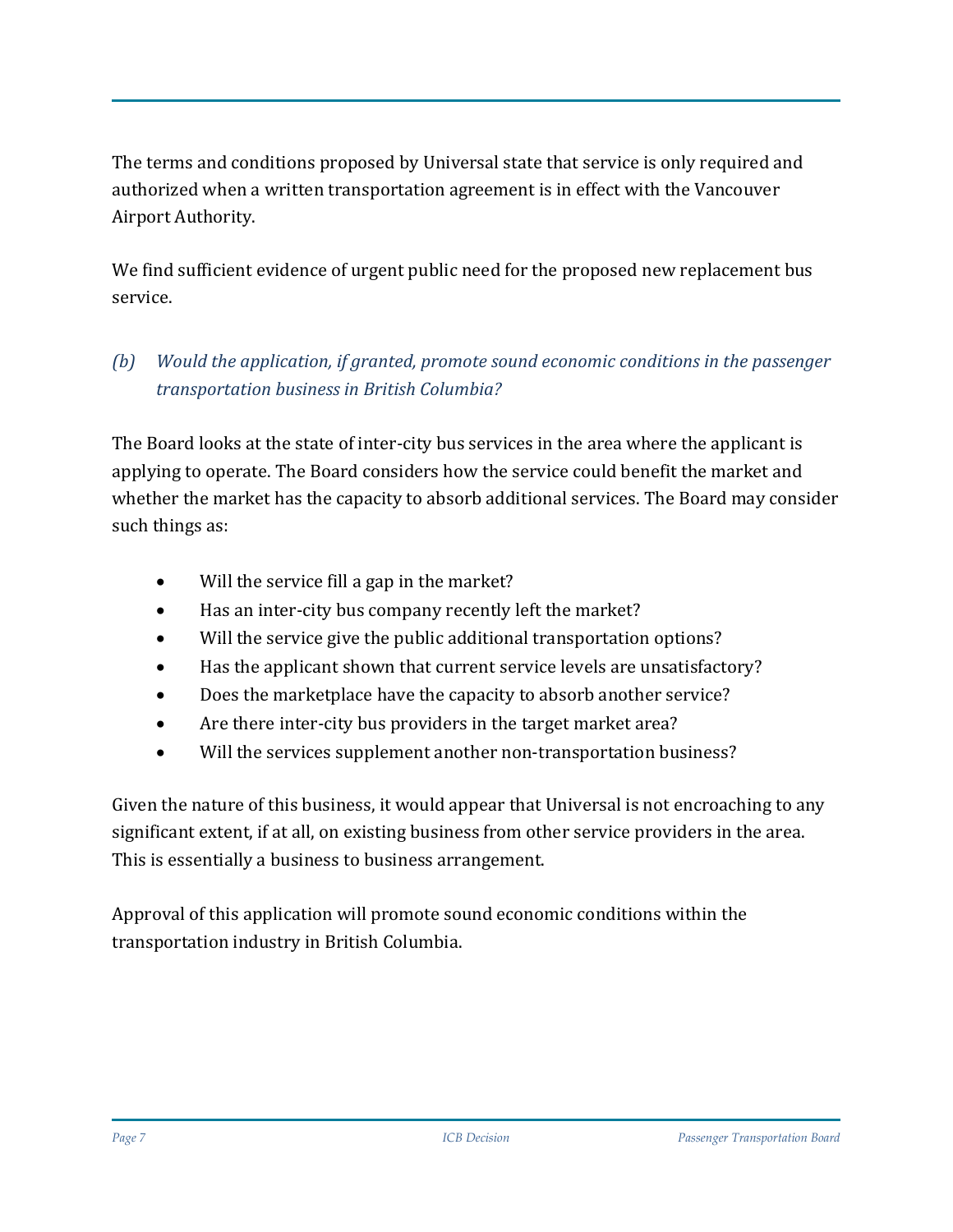## *(c) Is the applicant a fit and proper person to provide the proposed service, and is the applicant capable of providing it?*

The Board looks at fitness in two parts:

- (i) is the applicant a "fit and proper person" to provide the proposed service; and
- (ii) is the applicant capable of providing the service?

The Board reviews the conduct of an applicant and the structure of its operations. Does the applicant seem to understand passenger transportation laws and policies? Is the business set up to follow these laws? Is there something in the applicant's background that shows it disregards the law?

Applicants must show that they have the resources and skills to manage the service that they want to operate. The Board gets much of this information from business plans and financial statements.

Universal (including the predecessor owners) have been in business in British Columbia for over 47 years. It was incorporated on February 25, 1971. There are two principals, Barbara Cheng and David Tong. The disclosure forms of Unlawful Activity and Bankruptcy indicate no negative concerns about the principals. Wendy Tong (the Company Director), using Power of Attorney, has signed on behalf of David Tong.

The company has a National Safety Code rating of Satisfactory-Excellent.

Universal has provided financial projections and revenue assumptions for the proposed routes which cover the duration of the six-year contract.

The applicant signed the Liquor Control & Licencing Act Declaration declaring, among other things, that it will operate its vehicles in accordance with that Act.

The information provided with respect to Universal's current operations, financial projections, and plans were sufficient to satisfy us that the company is both fit and proper, and capable of providing the service proposed in this application.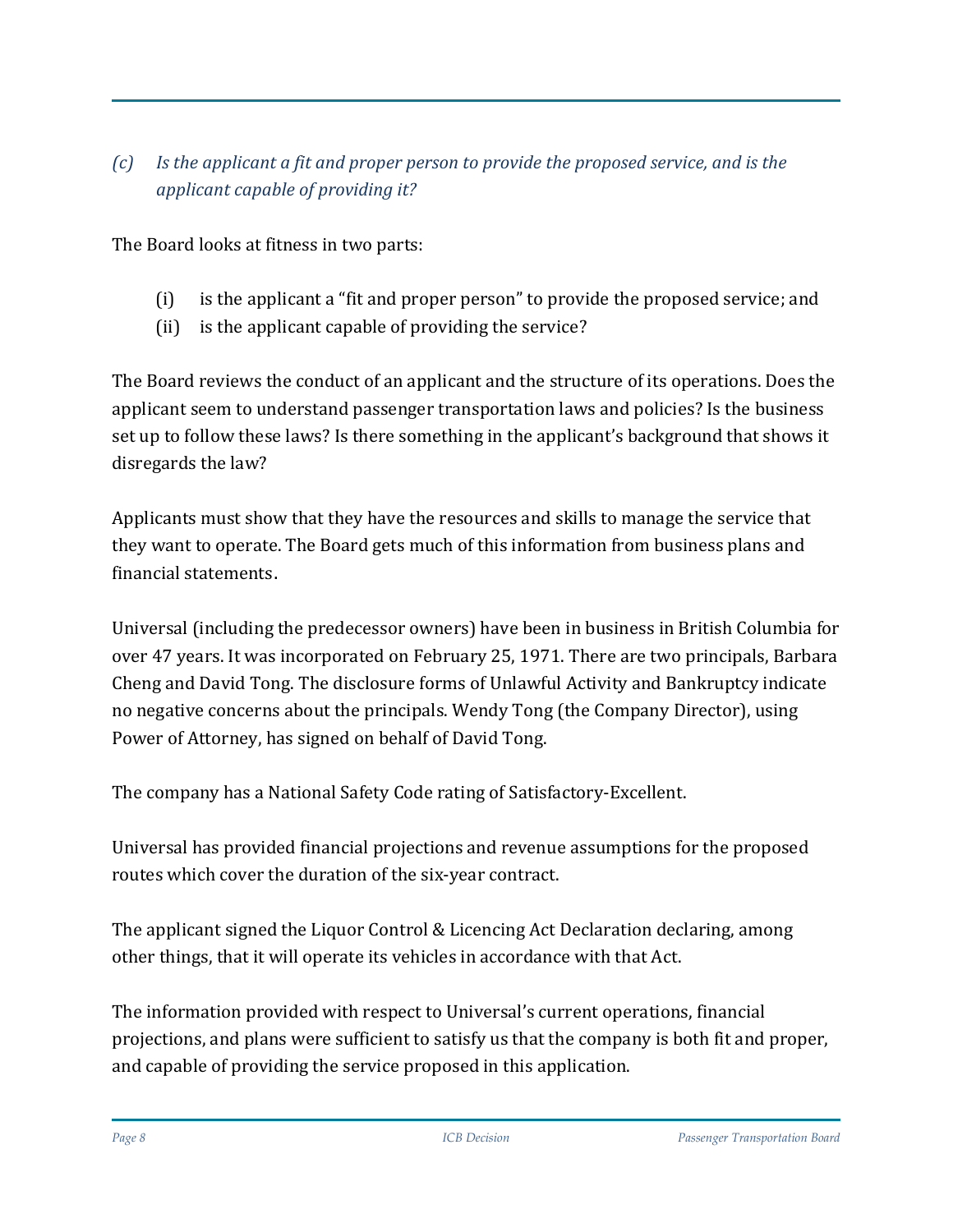#### **VI. Conclusion**

For the reasons above, we considered the application on an urgent, public need basis, and approve it in whole. The Board establishes notice and activation requirements, and terms and conditions of licence that are attached to this decision as Appendix I. These form an integral part of the decision.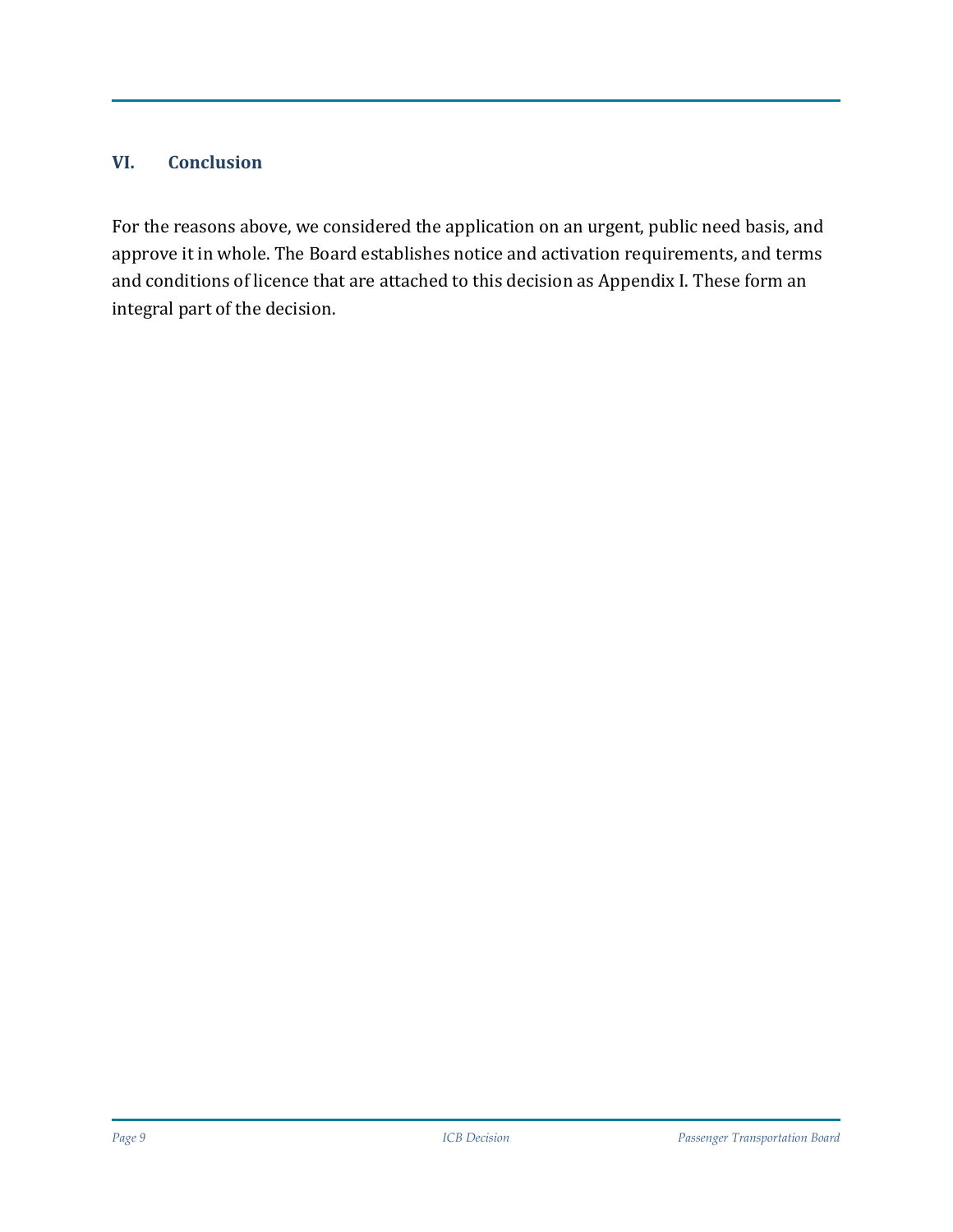## **Appendix I Terms & Conditions Universal Coach Line Ltd.**

| Licence Required<br>to Operate<br>Vehicles      | The Registrar of Passenger Transportation must issue the applicant a<br>licence before the applicant can operate any vehicles approved in this<br>decision.                                                                                                                                                                                                                                                                                                                                                                                                                                                                                                                                                                       |
|-------------------------------------------------|-----------------------------------------------------------------------------------------------------------------------------------------------------------------------------------------------------------------------------------------------------------------------------------------------------------------------------------------------------------------------------------------------------------------------------------------------------------------------------------------------------------------------------------------------------------------------------------------------------------------------------------------------------------------------------------------------------------------------------------|
| Approval of<br>Application may<br><b>Expire</b> | The applicant must activate at least 1 vehicle within 2 months of<br>$1_{-}$<br>the date of this decision.<br>If the applicant does not meet the requirements set out in 1 above,<br>2.<br>this Special Authorization expires.<br>The Passenger Transportation Board may vary the requirements<br>3.<br>set out in 1 above, if circumstances warrant it.<br>If an applicant needs more time to activate its vehicles, then the<br>4.<br>applicant must make a request to the Board before the end of the<br>6 month activation period.<br>Note: "Activate" means that the applicant has submitted the<br>documents required to obtain a Special Authorization Vehicle<br>Identifier to the Registrar of Passenger Transportation. |
| Notice to<br>Registrar                          | The Registrar must not, without direction from the Board, issue the<br>applicant a licence or any Special Authorization Vehicle Identifiers if<br>the applicant has not activated at least 1 vehicle within 2 months of the<br>date of this decision.<br>Note: "Activated" means that the applicant has submitted to the<br>Registrar of Passenger Transportation the documents required<br>to obtain a Special Authorization Vehicle Identifier.                                                                                                                                                                                                                                                                                 |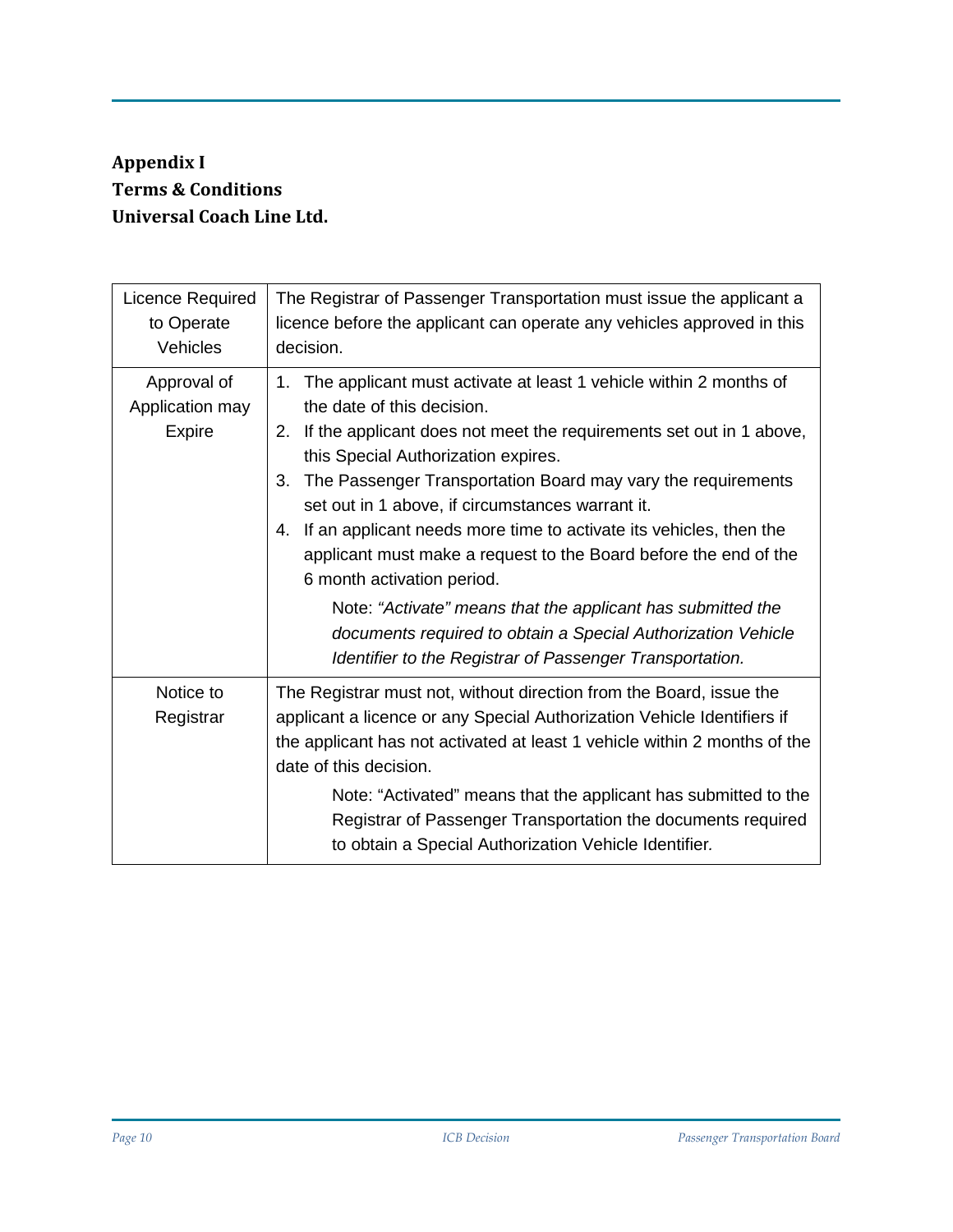|                                 | <b>SPECIAL AUTHORIZATION:</b>                                                                                                                                                                                                                                                                                                                                                                                                                                                               |  |
|---------------------------------|---------------------------------------------------------------------------------------------------------------------------------------------------------------------------------------------------------------------------------------------------------------------------------------------------------------------------------------------------------------------------------------------------------------------------------------------------------------------------------------------|--|
|                                 |                                                                                                                                                                                                                                                                                                                                                                                                                                                                                             |  |
| <b>Inter-City Bus (ICB)</b>     |                                                                                                                                                                                                                                                                                                                                                                                                                                                                                             |  |
| <b>Terms &amp; Conditions</b>   |                                                                                                                                                                                                                                                                                                                                                                                                                                                                                             |  |
| <b>Vehicles</b>                 |                                                                                                                                                                                                                                                                                                                                                                                                                                                                                             |  |
| Accessibility                   | Inter-city bus services must be accessible to persons with mobility<br>aids.                                                                                                                                                                                                                                                                                                                                                                                                                |  |
| <b>Services</b>                 |                                                                                                                                                                                                                                                                                                                                                                                                                                                                                             |  |
| Service                         | Transportation of passengers must be provided:<br>a) on a scheduled basis, and<br>in accordance with minimum frequencies and other terms and<br>b)<br>conditions of licence that apply to the routes and route points.                                                                                                                                                                                                                                                                      |  |
| Schedule                        | The licence holder must publish, in a manner accessible to the general<br>public, a schedule for each route with the time and location of each<br>stop, and must carry in each vehicle a copy of the schedule that the<br>vehicle is following.                                                                                                                                                                                                                                             |  |
| <b>Express</b><br>Authorization | Transportation of standees is authorized only when all of the following<br>conditions are met:<br>The licence holder has current and proper insurance coverage for<br>1.<br>the transportation of standees,<br>2. Passengers are not permitted to stand for a period that is longer<br>than 30 minutes or for a distance that exceeds 30 road kilometres,<br>and<br>Freight and passenger baggage is not carried in the passenger<br>3.<br>compartment when standees are being transported. |  |
| Abbreviations                   | The following abbreviations are used to describe terms and conditions<br>of this special authorization:<br>"ALT" means an "alternate route point" for scheduled or<br>$\bullet$<br>unscheduled stops; no minimum service requirement applies.<br>"RR" means a reservation-required service that is available to<br>passengers to be picked up or dropped off at the route point.                                                                                                            |  |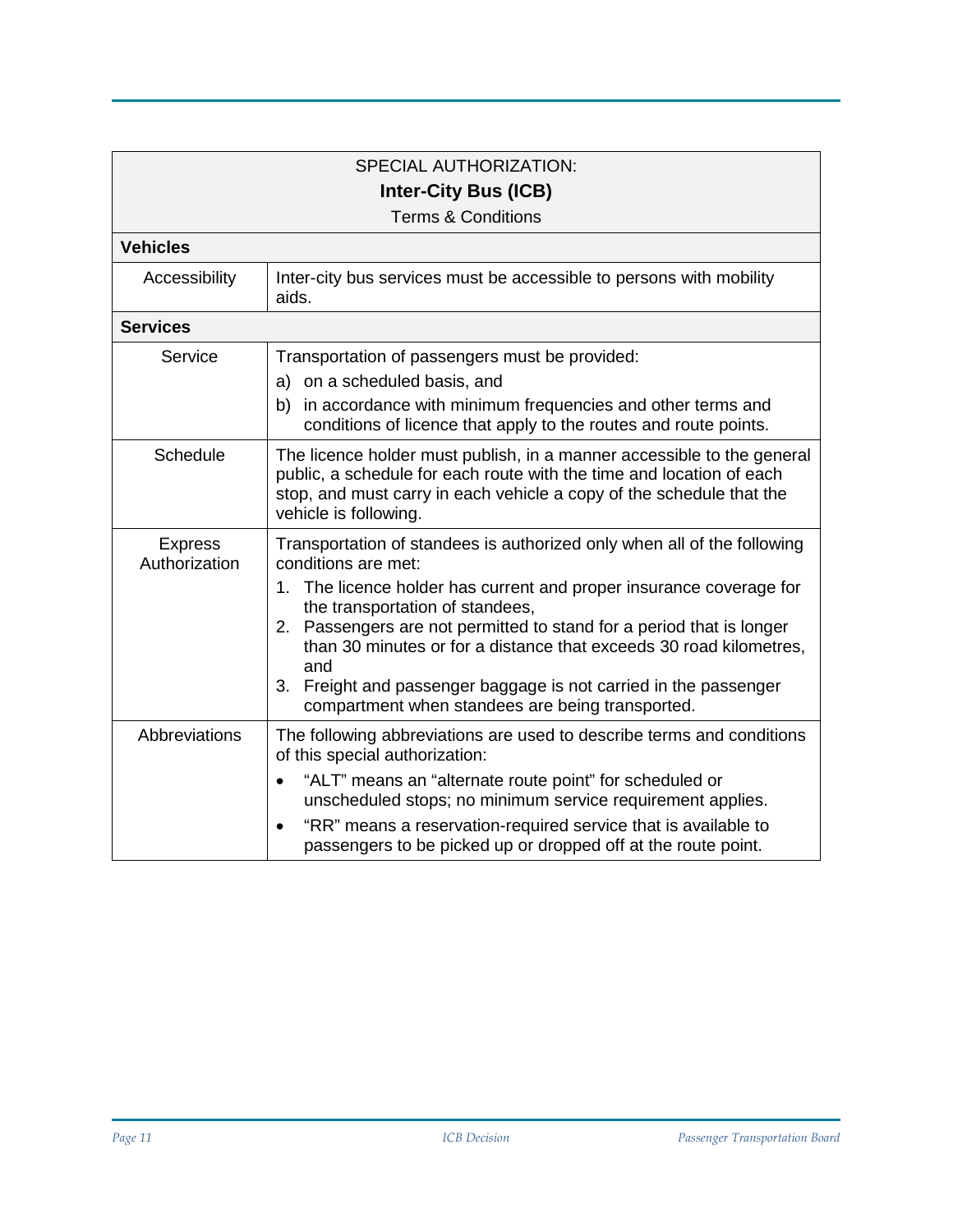| <b>Route A</b>                            |                                                                                                                                                                                                                                                                                                                                                                                                                                                                                                                                                                                                                                                                                                                                                                                                                                                                                                                                                    |                                                                                                                                                                                                                                                                                                                                                                                                                                                                                                                                                                                       |  |
|-------------------------------------------|----------------------------------------------------------------------------------------------------------------------------------------------------------------------------------------------------------------------------------------------------------------------------------------------------------------------------------------------------------------------------------------------------------------------------------------------------------------------------------------------------------------------------------------------------------------------------------------------------------------------------------------------------------------------------------------------------------------------------------------------------------------------------------------------------------------------------------------------------------------------------------------------------------------------------------------------------|---------------------------------------------------------------------------------------------------------------------------------------------------------------------------------------------------------------------------------------------------------------------------------------------------------------------------------------------------------------------------------------------------------------------------------------------------------------------------------------------------------------------------------------------------------------------------------------|--|
| <b>Terminating Point 1:</b>               |                                                                                                                                                                                                                                                                                                                                                                                                                                                                                                                                                                                                                                                                                                                                                                                                                                                                                                                                                    | <b>Resort Municipality of Whistler</b>                                                                                                                                                                                                                                                                                                                                                                                                                                                                                                                                                |  |
| <b>Terminating Point 2:</b>               |                                                                                                                                                                                                                                                                                                                                                                                                                                                                                                                                                                                                                                                                                                                                                                                                                                                                                                                                                    | <b>District of Delta</b>                                                                                                                                                                                                                                                                                                                                                                                                                                                                                                                                                              |  |
| Corridors:                                |                                                                                                                                                                                                                                                                                                                                                                                                                                                                                                                                                                                                                                                                                                                                                                                                                                                                                                                                                    | Highways 1, 17, 17A & 99                                                                                                                                                                                                                                                                                                                                                                                                                                                                                                                                                              |  |
| <b>Route Points</b>                       |                                                                                                                                                                                                                                                                                                                                                                                                                                                                                                                                                                                                                                                                                                                                                                                                                                                                                                                                                    | Daily Minimum (round trips)                                                                                                                                                                                                                                                                                                                                                                                                                                                                                                                                                           |  |
| <b>Resort Municipality of Whistler</b>    |                                                                                                                                                                                                                                                                                                                                                                                                                                                                                                                                                                                                                                                                                                                                                                                                                                                                                                                                                    | 4                                                                                                                                                                                                                                                                                                                                                                                                                                                                                                                                                                                     |  |
| District of Squamish                      |                                                                                                                                                                                                                                                                                                                                                                                                                                                                                                                                                                                                                                                                                                                                                                                                                                                                                                                                                    | 4 RR                                                                                                                                                                                                                                                                                                                                                                                                                                                                                                                                                                                  |  |
| City of Vancouver Hotel Area <sup>1</sup> |                                                                                                                                                                                                                                                                                                                                                                                                                                                                                                                                                                                                                                                                                                                                                                                                                                                                                                                                                    | 4                                                                                                                                                                                                                                                                                                                                                                                                                                                                                                                                                                                     |  |
| City of Richmond Hotel Area <sup>2</sup>  |                                                                                                                                                                                                                                                                                                                                                                                                                                                                                                                                                                                                                                                                                                                                                                                                                                                                                                                                                    | ALT (stop-over service)                                                                                                                                                                                                                                                                                                                                                                                                                                                                                                                                                               |  |
| Vancouver International Airport           |                                                                                                                                                                                                                                                                                                                                                                                                                                                                                                                                                                                                                                                                                                                                                                                                                                                                                                                                                    | 4                                                                                                                                                                                                                                                                                                                                                                                                                                                                                                                                                                                     |  |
| City of Richmond Hotel Area <sup>2</sup>  |                                                                                                                                                                                                                                                                                                                                                                                                                                                                                                                                                                                                                                                                                                                                                                                                                                                                                                                                                    | ALT (stop-over service)                                                                                                                                                                                                                                                                                                                                                                                                                                                                                                                                                               |  |
| District of Delta <sup>3</sup>            |                                                                                                                                                                                                                                                                                                                                                                                                                                                                                                                                                                                                                                                                                                                                                                                                                                                                                                                                                    | 3                                                                                                                                                                                                                                                                                                                                                                                                                                                                                                                                                                                     |  |
| <b>Route Point</b><br><b>Boundaries</b>   | shoreline).<br>District of Delta.                                                                                                                                                                                                                                                                                                                                                                                                                                                                                                                                                                                                                                                                                                                                                                                                                                                                                                                  | $1$ City of Vancouver Hotel Area is bounded on the north by the Burrard<br>Inlet, on the south by Thirteenth Avenue, on the East by Main Street,<br>and on the west by English Bay (for points north of the False Creek<br>shoreline) and Arbutus Street (for points south of the False Creek<br><sup>2</sup> City of Richmond Hotel Area is bounded on the north by the North<br>Arm of the Fraser River, on the south by Granville Avenue, on the East<br>by No. 5 Road, and on the west by Gilbert Road.<br>$3$ For clarification, the Tsawwassen Ferry Terminal is located in the |  |
| Limited Pick Up &<br>Drop Off             | Subject to the Stopover Service in the Richmond Hotel Area<br>a)<br>provision below, passenger pick up and drop off is limited to route<br>points listed for this route.<br>Service may only be provided to passengers who have purchased<br>b)<br>a one-way or return-trip ticket from Universal Coach Line Ltd. for<br>the following trips:<br>Vancouver Hotel Area - Whistler<br>$\circ$<br>YVR - Whistler<br>$\circ$<br>YVR – Squamish<br>$\circ$<br>YVR - Vancouver Hotel Area<br>$\circ$<br>YVR - Delta<br>$\circ$<br>Stopover Service in the Richmond Hotel Area: Service to points in<br>C)<br>the City of Richmond Hotel Area may only be provided as a<br>stopover service to passengers on YVR - Whistler trips or YVR -<br>Delta trips. Passengers with stopover privileges may be dropped<br>off in the Richmond Hotel Area and later picked up to continue<br>their trip through to their destination (i.e. YVR, Whistler or Delta). |                                                                                                                                                                                                                                                                                                                                                                                                                                                                                                                                                                                       |  |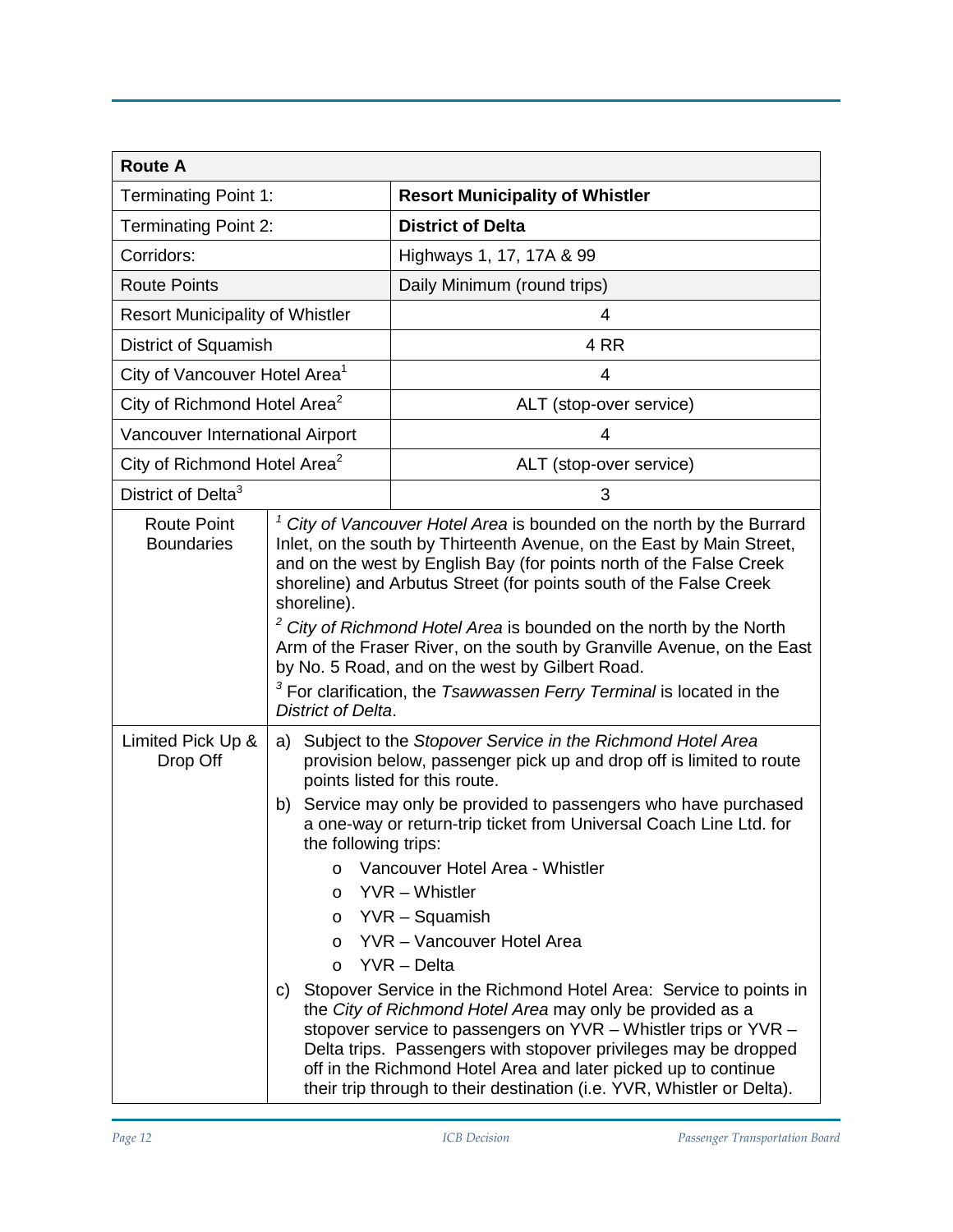| Service Limitation   Service may only be provided when the licensee has a written |
|-----------------------------------------------------------------------------------|
| transportation service agreement with the Vancouver Airport Authority             |
| to provide service to and from the Vancouver International Airport on             |
| this route.                                                                       |

#### **Engaged Carrier Authorization**

The holder of this licence may operate as an inter-city bus when engaged by another licensed operator in the following limited circumstances:

- 1. The other licensed operator must have a special authorization to operate an inter-city bus under a licence issued pursuant to the *Passenger Transportation Act* (British Columbia) or the *Motor Vehicle Transport Act* (Canada),
- 2. The holder of this licence must have signed written authorization from the other licensed operator specifying the terms by which the licence holder is engaged including the time period for which the written authorization is valid,
- 3. The holder of this licence must operate its vehicles in accordance with all the applicable terms and conditions of the other licensed operator's licence, and
- 4. The holder of this licence must carry in its vehicles a copy of the written authorization referred to in paragraph 2 and a copy of the terms and conditions of the other licensed operator's licence when operating under this engaged carrier authorization.

| Other                    |                                                                                                                                                                              |
|--------------------------|------------------------------------------------------------------------------------------------------------------------------------------------------------------------------|
| Transfer of a<br>Licence | This special authorization may not be assigned or transferred except<br>with the approval of the Board pursuant to section 30 of the Passenger<br><b>Transportation Act.</b> |